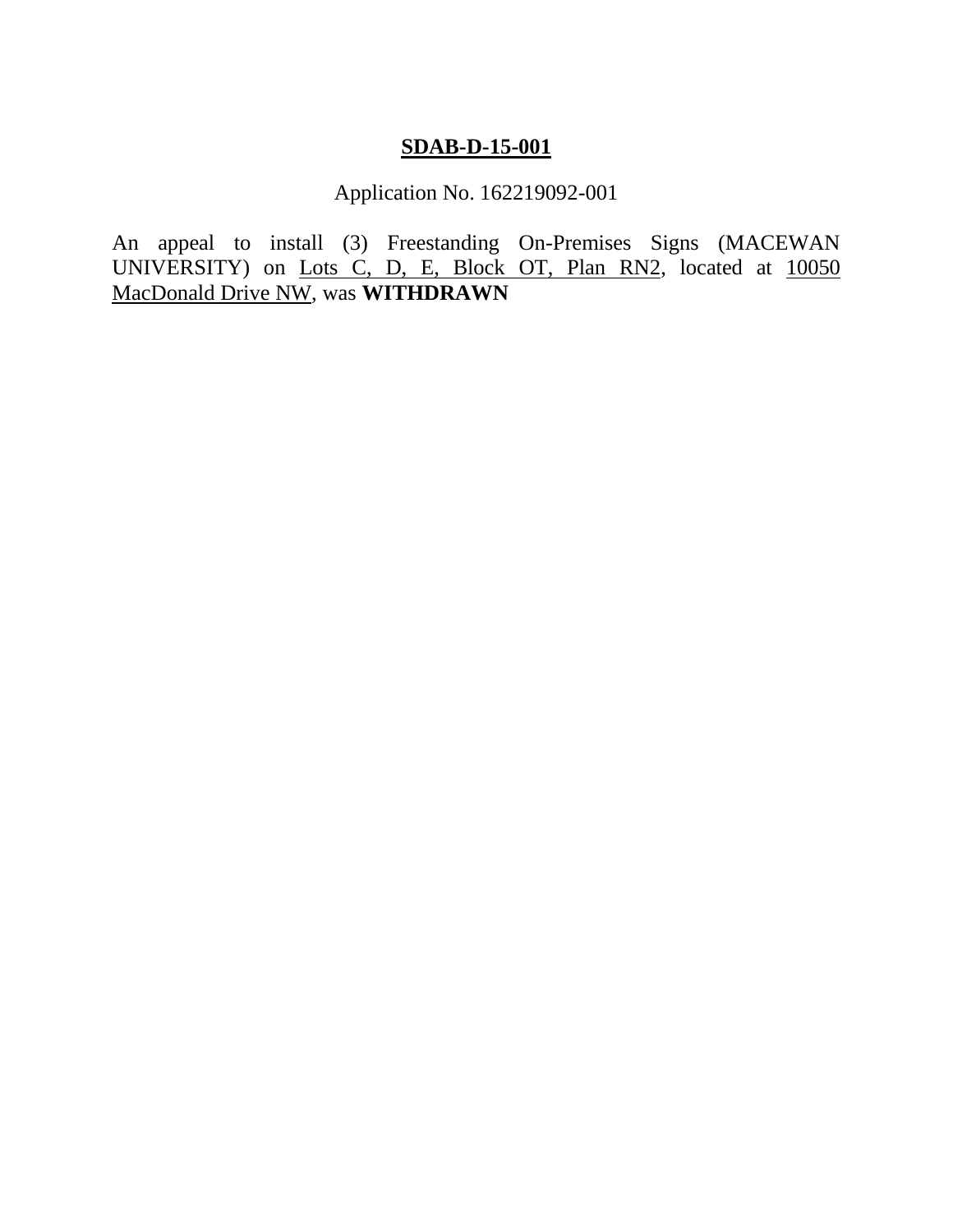

**Subdivision and** Office of the City Clerk **Development Appeal Board** Main Floor, Churchill Building

10019 – 103 Avenue NW Edmonton, AB T5J 0G9 Telephone: (780) 496-6079 Fax: (780) 496-8175

DATE: January 22, 2015 APPLICATION NO: 162010978-003

3203 – 93 Street NW FILE NO: SDAB-D-15-002 EDMONTON, AB T6N 0B2

# **NOTICE OF DECISION OF THE SUBDIVISION AND DEVELOPMENT APPEAL BOARD**

This appeal dated December 1, 2014, from the decision of the Development Authority for permission to:

Construct an uncovered deck (irregular shape, 6.61 metres by 10.28 metres at 0.51 metres in Height) and to install a hot tub (2.21 metres by 7.92 metres).

on Lot 29, Block 2, Plan 1027095 located at 7559 May Common NW, was heard by the Subdivision and Development Appeal Board at its hearing held on January 7, 2015. The decision of the Board was as follows:

# SUMMARY OF HEARING:

At the outset of the appeal hearing, Mr. Laberge disclosed that he was acquainted through past work experiences with the Appellant, Mr. Kohan but that he has not had any contact with him over the past 3 or 4 years. None of the parties in attendance were opposed to the composition of the panel.

The appeal was filed on time, in accordance with Section 686 of the *Municipal Government Act*, R.S.A 2000, c. M-26.

The Board heard an appeal of the decision of the Development Authority to construct an uncovered deck (irregular shape, 6.61 metres by 10.28 metres at 0.51 metres in Height) and to install a hot tub (2.21 metres by 7.92 metres) located at 7559 May Common NW. The subject site is zoned RSL Residential Small Lot Zone. The development permit application was refused because it is the opinion of the Development Officer, in consultation with the Senior Geotechnical Engineer in Transportation Services, that the Site is not suitable for the intended development.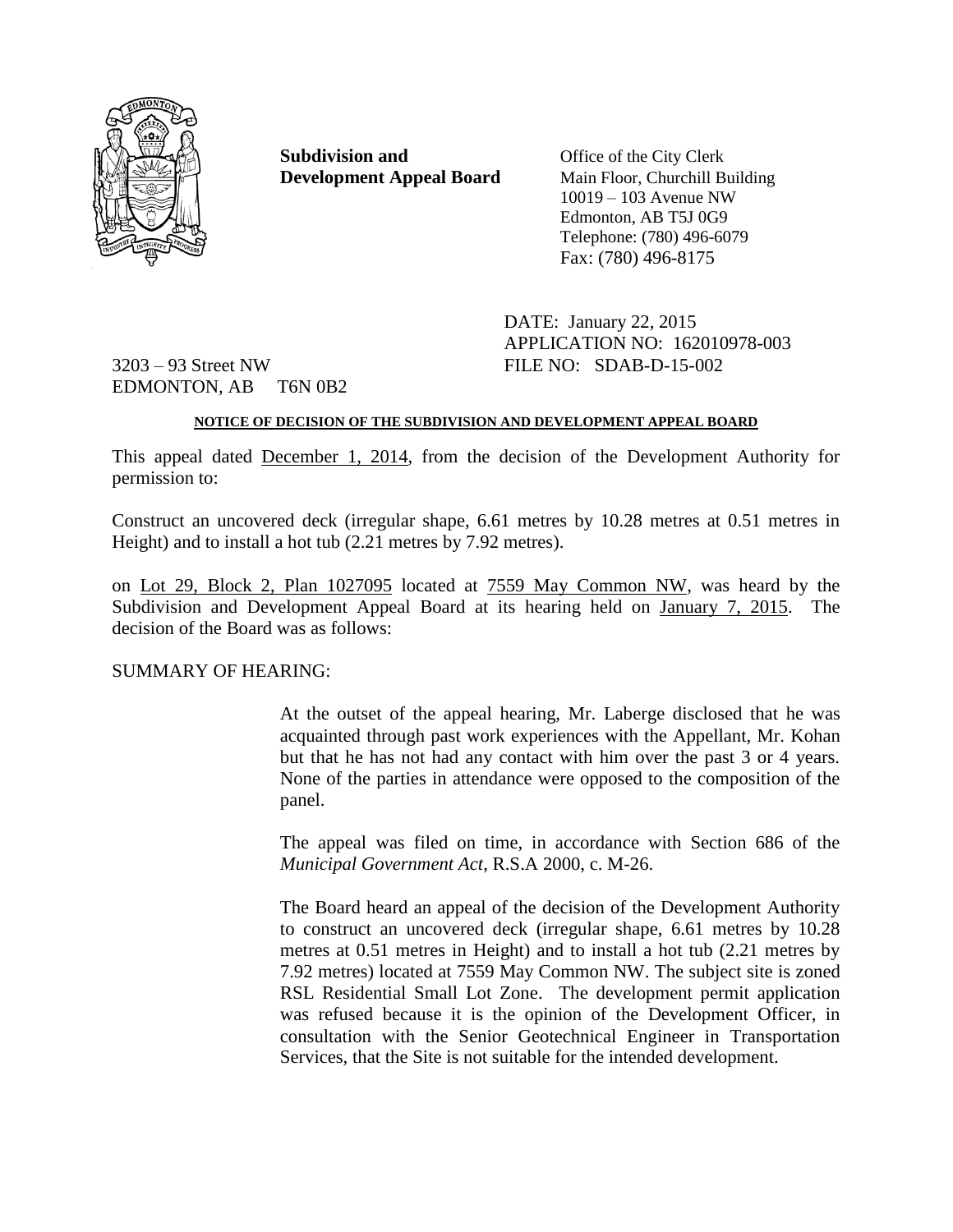Prior to the hearing the Board received a submission from the Development Officer; a letter of opposition from an adjacent property owner; and a submission with several documents from the Appellant.

The Board heard from the Appellant, Mr. Miles Kohan, Vice President of Sterling Homes and owner of the subject site. Mr. Kohan provided Exhibit 'A' that included a copy of the original house drawings. He provided the following information in support of the appeal:

- 1. The proposed hot tub was included on the original blue prints and it was his assumption that it had been approved.
- 2. He only became aware that a development permit had not been issued for the hot tub after he received a Violation Notice from the City of Edmonton.
- 3. Mr. Kohan subsequently applied for a development permit.
- 4. He was advised that the City had issued a development permit for a hot tub in the neighbourhood, six lots from the subject site. Therefore this use should be considered appropriate for his property a well.
- 5. His house was designed with a court yard and the hot tub is intended to be a show piece in that area of the yard.
- 6. The proposed hot tub will be located 45 metres from the top of the bank.
- 7. IB Engineering has prepared the design specifications for the hot tub foundation, which include rain water leader connections and the installation of weeping tiles along the foundation to provide protection in the event of a water leak.
- 8. Mr. Kohan provided a letter from Consultech Engineering, marked Exhibit 'B', which he assumed would alleviate geotechnical concerns.
- 9. He contacted the author of the original Geotechnical Report who advised him that they could not provide any documentation with regard to the proposed development because of a potential conflict.
- 10. Mr. Kohan submitted a copy of the Restrictive Covenant, also marked Exhibit 'B'.
- 11. He noted that "hot tub" had been omitted from the Restrictive Covenant and "permanent structure" was added.
- 12. Mr. Kohan stated that the proposed development is not a swimming pool but rather a hot tub which should be considered as a temporary structure.
- 13. Mr. Kohan referenced a copy of the Revenue Tax Guide for Prince Edward Island, marked Exhibit 'C' which states that "Freestanding Hot Tubs" are tangible personal property.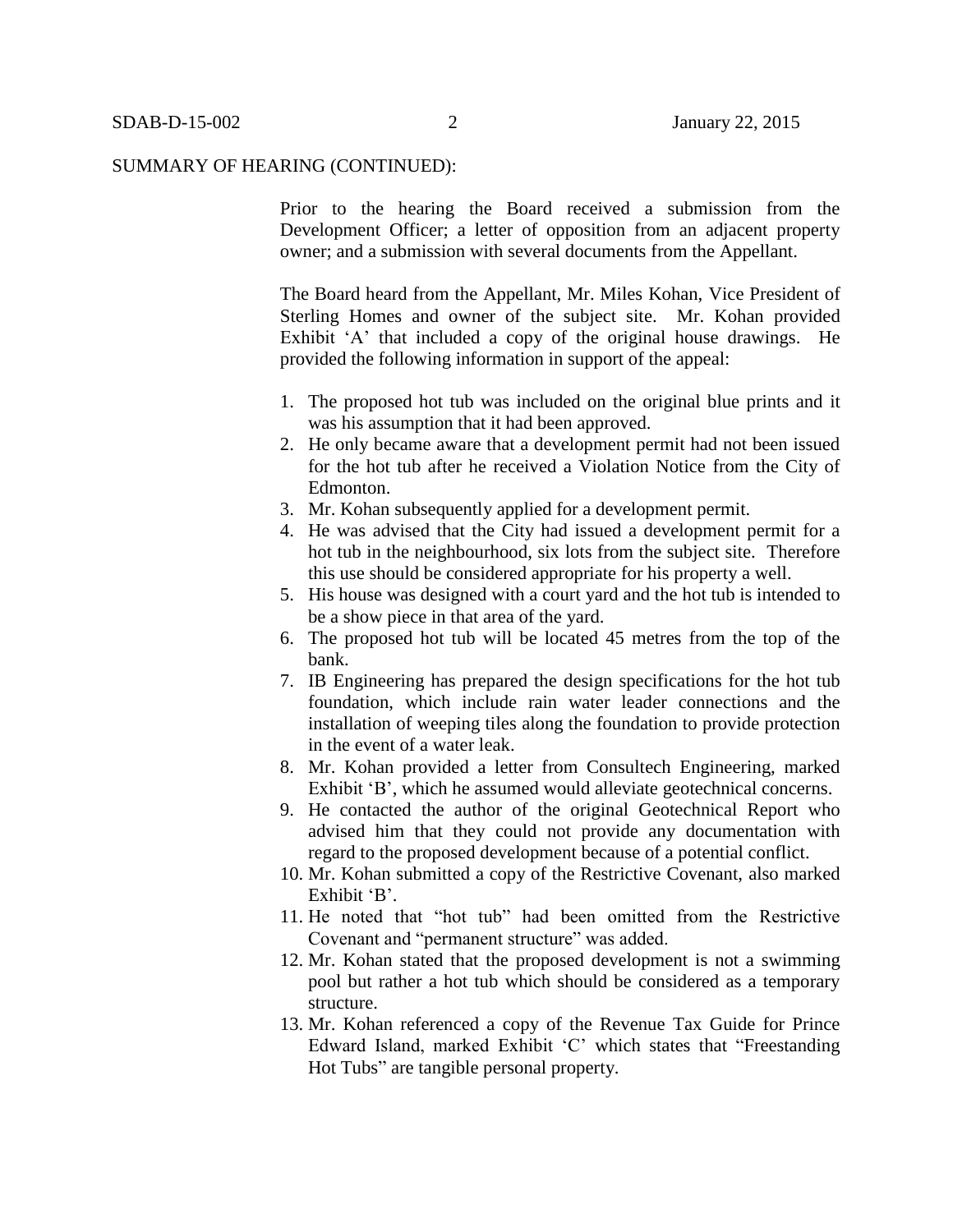- 14. He referenced the Geotechnical Report prepared in 2006, marked Exhibit 'D'. It was his opinion that this is a blanket policy that does not consider the site specific conditions.
- 15. It was his opinion that adequate measures have been undertaken to address the concerns about slope stability.
- 16. Mr. Kohan suggested that the City must follow the guidelines of the Restrictive Covenant as registered and not what was surmised.
- 17. He asked the Board to approve, or conditionally approve his development subject to a further geotechnical investigation.
- 18. He referenced Section 284(1)(j)(ii) of the *Municipal Government Act* to support his opinion that a hot tub is a temporary structure.

Mr. Kohan provided the following responses to questions:

- 1. It was his opinion that the letter submitted from Consultech Engineering complies with the requirements of Section 811.3(3) of the Edmonton Zoning Bylaw.
- 2. The hot tub is fibreglass and wood construction with a shallow section and a deeper section.
- 3. It was his opinion that it is a temporary structure because it is not attached or affixed and is not included as part of the sale of a house unless it is listed as a chattel.
- 4. Dashed lines were used to identify the location of the hot tub on the plans that were approved for his house and it was his assumption that it was reviewed and approved as part of that application.
- 5. He referenced Drawing No. 19-423-46-1 contained in the Geotechnical Report dated 2006 to clarify that one bore hole is located in close proximity to the subject site.

The Board then heard from Mr. Adam Sheahan, Mr. Paul Lach and Ms. Veronika Ferenc-Berry, representing the City of Edmonton.

Mr. Adam Sheahan, representing the Sustainable Development Department, provided the following information:

- 1. Transportation Services reviewed the application to construct a Single Detached House on this site in April, 2014 and the development permit was approved and issued on May 23, 2014.
- 2. The approved Plot Plan and architectural drawings did not show an uncovered deck or hot tub.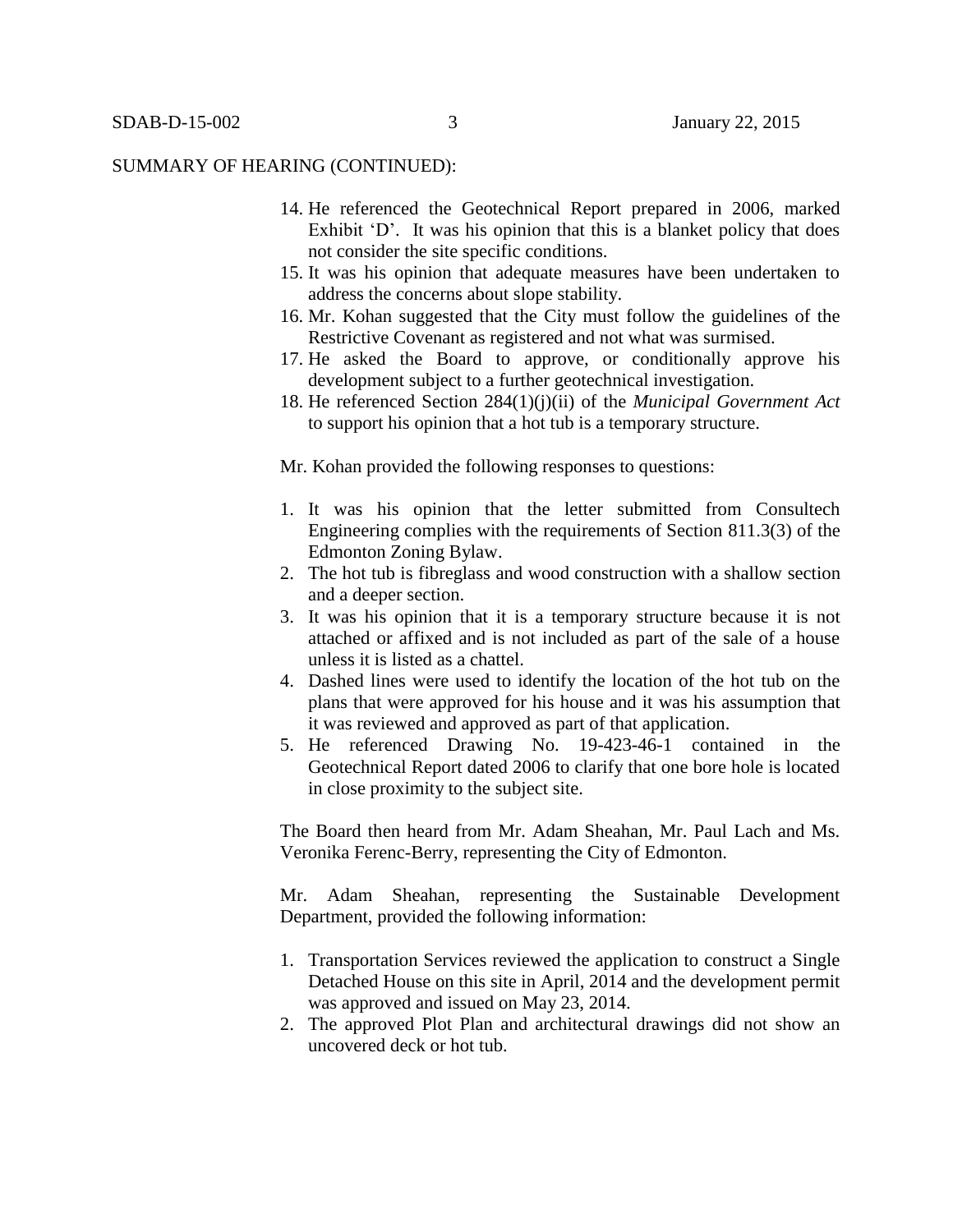- 3. Sustainable Development became aware of development occurring on this site without a Development Permit and issued a Violation Notice in October, 2014, advising the Applicant that a Development Permit had to be obtained for the deck and hot tub.
- 4. Transportation Services does not support the proposed hot tub and he placed particular emphasis on the feedback from Transportation Services before deciding to refuse this application.
- 5. He did not base his decision on the requirements of the Restrictive Covenant but rather on the impact of the proposed development on neighbouring parcels of land.
- 6. He noted the Appellant's evidence that approval had been granted for a hot tub on a property located six lots south of the subject site. However, he was unable to find an approved development permit for that site.
- 7. He based his decision on the requirements of the Edmonton Zoning Bylaw and noted that his concerns were echoed in the letter of opposition received from the most affected property owner.

The Board then heard from Mr. Paul Lach, Senior Geotechnical Engineer, Transportation Services, City of Edmonton, who provided the following information:

- 1. He reviewed the specifications for the proposed development related to top-of-bank lands that are contained in Exhibit 'D' as well as the addendum that was completed in 2008, marked Exhibit 'E'.
- 2. He reiterated the evidence provided by the Development Officer that the proposed development does not comply with the recommendations contained in the report or the Restrictive Covenant.
- 3. It was his opinion that the proposed hot tub falls within the definition of a 'Swimming Pool' as outlined in Article 1H of the Restrictive Covenant which states 'Swimming Pool' means a swimming pool, ornamental pond, or other permanent structure designed to retain water on or below the ground surface.
- 4. Allowing improper development at this location could trigger the movement of soil and cause landslides that are not defined by lot boundaries but may also impact surrounding lands and properties.
- 5. Any geotechnical report addressing waiving of this development restriction would need to consider all of the homes within this subdivision covered under the Restrictive Covenant Agreement.
- 6. It would need to include defensible technical evidence to refute the findings of the Geotechnical Consultant that established top-of-bank restrictions for this neighbourhood.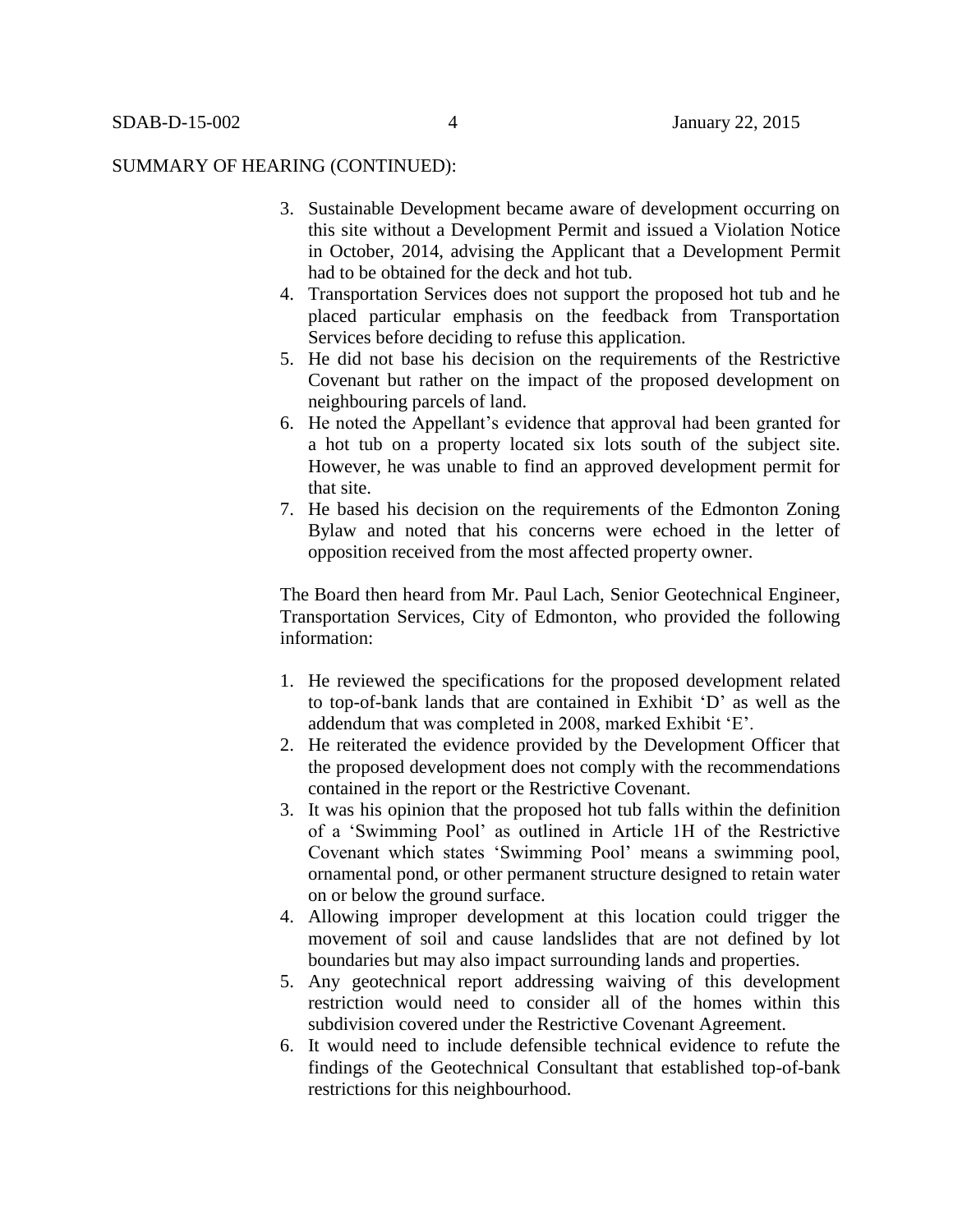7. It was his opinion that the cumulative effect of waiving this requirement would be detrimental to the neighbourhood.

Mr. Lach provided the following responses to questions:

1. He reviewed the letter from Consultech Engineering, dated November 18, 2014 but reiterated his opinion that this type of development cannot be considered on a site specific basis because of the impact on neighbouring properties.

The Board then heard from Ms. Ferenc-Berry, representing the City of Edmonton Law Branch, who provided the following information:

- 1. It is the City's position that any interpretations of the Restrictive Covenant will have to be decided by the Courts.
- 2. Based on the evidence provided by the Appellant, the proposed hot tub is a "show piece" of this property which leads one to assume that is a more permanent than temporary structure.
- 3. Ms. Ferenc-Berry asked the Board to rely on the findings of the Geotechnical Report prepared by Thurber Engineering in 2006 and the addendum to that Report that was prepared in 2008 when making a decision on this matter.
- 4. It was her opinion that the Development Officer properly interpreted the requirements of the Edmonton Zoning Bylaw in refusing this development permit application.

Ms. Ferenc-Berry provided the following responses to questions:

- 1. The City's right to enforce the requirements of the Restrictive Covenant lies with the Courts.
- 2. Any deviation or variation to the requirements outlined in the Geotechnical Report would require a comparatively comprehensive geotechnical review.
- 3. In general, a further geotechnical review would have to consider the potential long-term cumulative impacts of the development on all of the surrounding properties.

The Board then heard from Mr. Greg Eitzen, who resides immediately south of the subject site. Mr. Eitzen referenced his letter of opposition, a copy of which is on file, and provided the following information in opposition to the proposed development: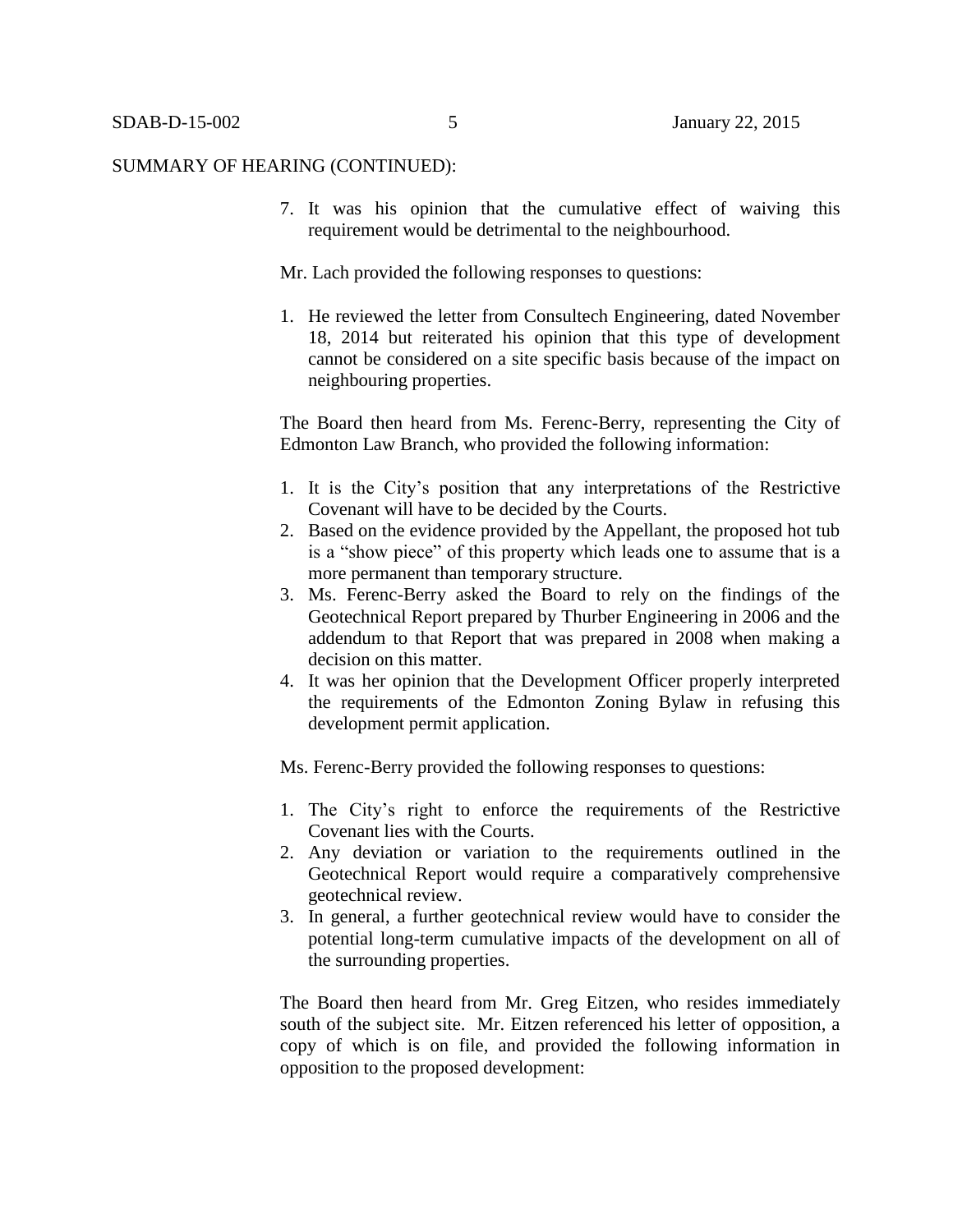- 1. Mr. Eitzen is a Civil Engineer and has some experience with geotechnical engineering. He has also experienced some problems with geotechnical matters that arose at a house that he previously owned, but was speaking as a property owner and not an Engineer.
- 2. Mr. Eitzen sought the advice of an Engineer before he purchased his property because of the Restrictive Covenant and the risks involved.
- 3. He took some comfort in that the Restrictive Covenant applied to his lot and all of the neighbouring lots.
- 4. The lot was purchased as a long term investment that would ideally hold or increase its value.
- 5. There are locations in the Whitemud area where walking paths along the bank have slid away.
- 6. The house on the subject site is located approximately 5 feet from the shared property line and if water leakage occurs, it will affect his property.
- 7. The side of his house is only 10 feet from the proposed development. Any water saturation of the clay soil has the potential to affect the stability of the spread footing of his house foundation which can lead to settlement or uplift issues.
- 8. He does not know the water capacity of the proposed structure.
- 9. He questioned how a water leak would be handled if the Appellant was not home and the pumps failed.

Mr. Kohan made the following points in rebuttal:

- 1. The proposed weeping tile system will address any water leakage problems and the proposed rainwater leader extension is connected to the storm sewer for the express use of the proposed hot tub.
- 2. He reiterated the fact that the Sustainable Development told him that a development permit was issued for a hot tub in this neighbourhood but conceded it may not be for the property that he referenced.
- 3. It was his opinion that the Development Authority has not considered the merits of the proposed development. The decision to refuse this application was based solely on the requirements of the Restrictive Covenant.
- 4. Mr. Kohan reiterated that he has spoken to the author of the original Geotechnical Report, who at no time raised any concern about the proposed hot tub development.
- 5. The proposed hot tub development is a show piece but it is not attached or affixed to the house and is therefore a temporary structure.
- 6. He has an investment in this area and does not want to harm the slope stability on his site or any of his neighbour's sites.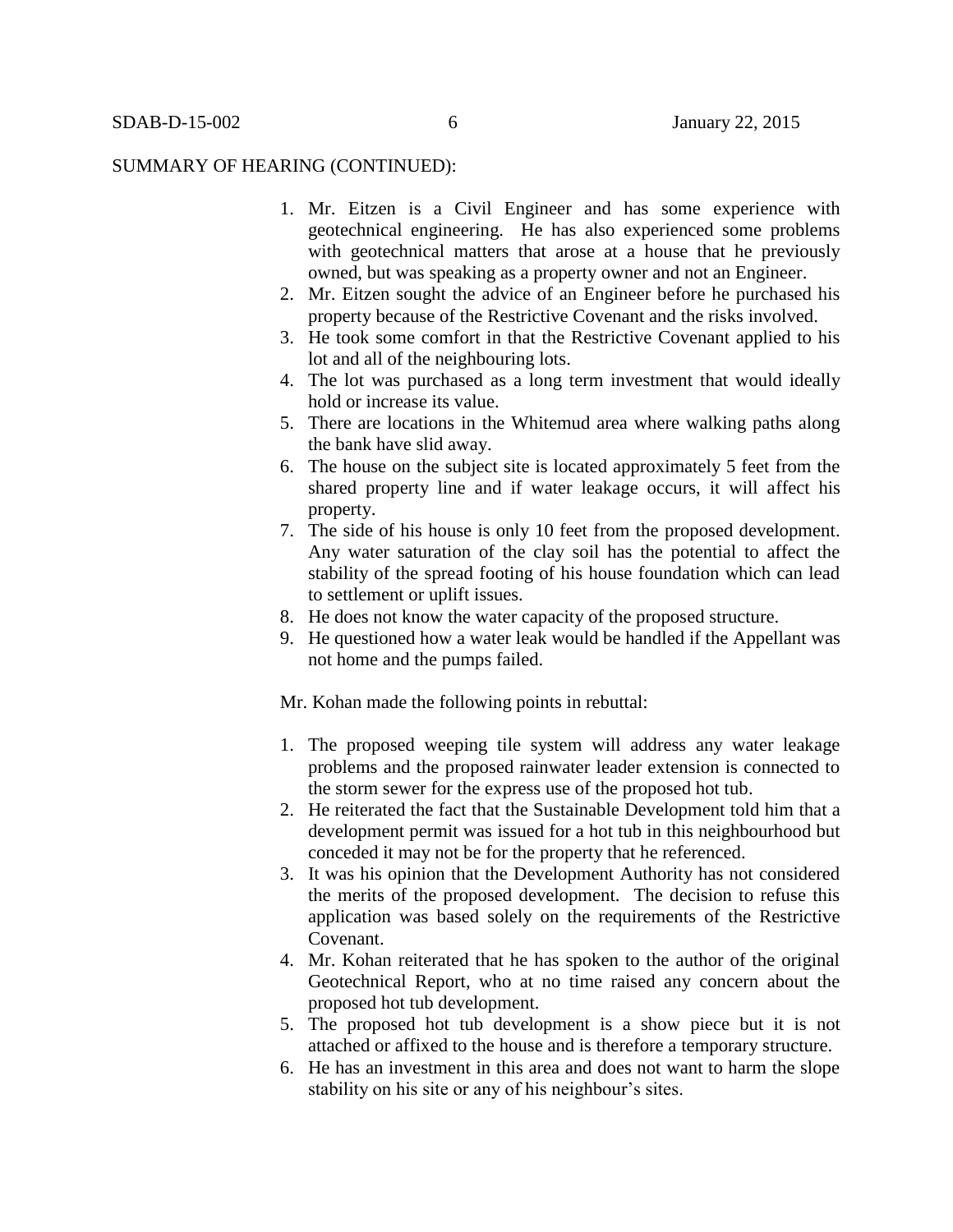7. Mr. Kohan asked the Board to approve his development with a condition to consult and obtain further recommendations from a Geotechnical Engineer.

Mr. Kohan provided the following responses to questions:

- 1. The calculations included in his written submission from IB Engineering were for the weight of the proposed deck, water, and the hot tub unit full of people.
- 2. He reiterated his opinion that each development permit application in this area has to be reviewed on a case by case basis.

#### DECISION:

that the appeal be DENIED and the decision of refusal by the Development Authority CONFIRMED

REASONS FOR DECISION:

The Board finds the following:

- 1. The proposed development is an addition to a Permitted Use in the RSL Residential Small Lot Zone.
- 2. The subject site is located within the North Saskatchewan River Valley and Ravine System Protection Overlay, pursuant to Section 811 of the Edmonton Zoning Bylaw.
- 3. Section 811.1 states that the General Purpose of this Overlay is to provide a development setback from the North Saskatchewan River Valley and Ravine System.
- 4. Section 811.3(3) states that any development on a Site that abuts or is partially or wholly contained within the North Saskatchewan River Valley and Ravine System, as shown in Appendix I to this Overlay, shall be accompanied by a report prepared by a registered Professional Engineer, and as set out in subsection 14.1 of this Bylaw, that details the minimum Setback for structures on the Site and any development conditions for the property required to prolong the stability of the bank. The Development Officer shall seek the advice of Transportation Services with respect to these applications and may approve the conditions or refuse such applications accordingly.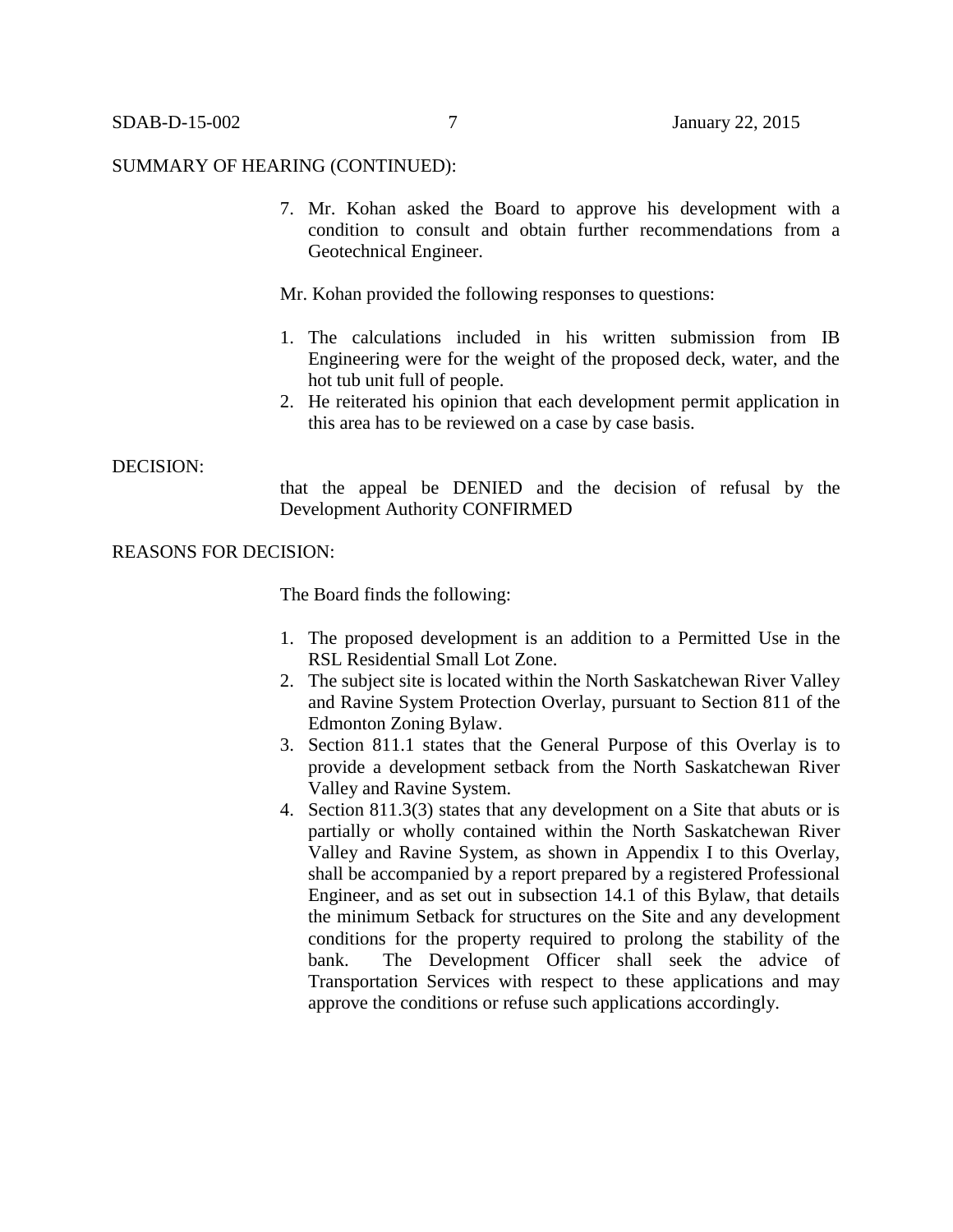#### REAONS FOR DECISION (CONTINUED):

- 5. The Board finds, based on the evidence provided, that the proposed development is a swimming pool as outlined in the restrictions contained in the Addendum to the Geotechnical Report dated April 29, 2008, marked Exhibit 'E', which specifically states that "no swimming pool shall be installed, where swimming pool means swimming pool, ornamental pond, or other permanent structure designed to retain water on or below the ground surface".
- 6. The most affected property owner who resides immediately south of the subject site submitted a letter of opposition and appeared at the hearing to address concerns regarding soil erosion and the impact of the proposed development on the use and enjoyment of his property as well as all of the other properties along the top-of-bank lands.
- 7. The Appellant did not provide a comprehensive engineering report to refute the findings of either the initial Geotechnical Report prepared in 2006 or the Addendum that was completed in 2008.
- 8. The Board accepts the evidence provided by the Development Authority in consultation with the Senior Geotechnical Engineer for the City of Edmonton that the subject site is not suitable for the proposed development because it does not comply with the major recommendations of the Geotechnical Report.
- 9. Based on the above, it is the opinion of the Board, that the proposed development will unduly interfere with the amenities of the neighbourhood and materially interfere with and affect the use, enjoyment and value of neighbouring parcels of land.

# **IMPORTANT INFORMATION FOR APPLICANT/APPELLANT**

1. This decision may be appealed to the Alberta Court of Appeal on a question of law or jurisdiction under Section 688 of the *Municipal Government Act*, R.S.A. 2000, c. M-26. If the Subdivision and Development Appeal Board is served with notice of an application for leave to appeal its decision, such notice shall operate to suspend the Development Permit.